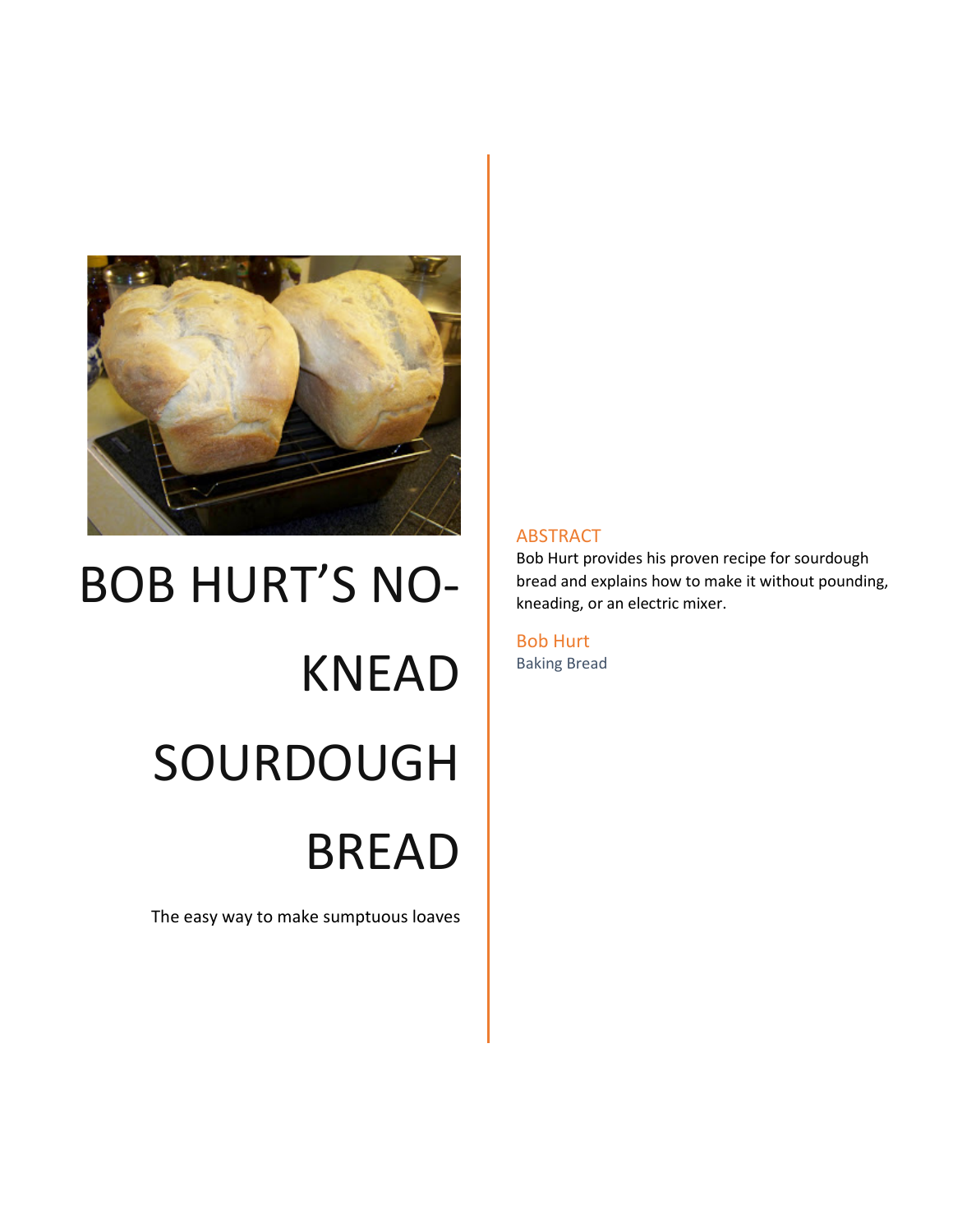## **Bob Hurt's No-Knead Sourdough Bread**

Everybody who studies and writes about something serious like law ought to have some pleasing, useful pass-times. Now you get to read about one of mine.

Check out these 1847 Oregon Trail Sourdough Bread loaves I baked a few days ago. I have another batch of starter becoming sponge in the kitchen right now. Next time I'll put less dough in the pans. This stuff has serious rising power.

## **Recipe**

1. **STARTER**. Get 1 TBSP starter (8 g) reconstituted from [http://www.carlsfriends.net,](http://www.carlsfriends.net/) free with SASE.



- 2. **SPONGE**. 1 full day. Use only unchlorinated water, any flour
	- 1. To starter stir in equal weights of flour and water, cover, let sit 9 hours- $24g$
	- 2. Stir in equal weights of flour and water, cover. let sit 8 hours 72g
	- 3. Stir in equal weights of flour and water, cover, let sit 7 hours 216g
- 3. **DOUGH**. several hours. Use unchlorinated water, bread flour
	- 1. Mix together till integrated and wet, in this order:
		- 1. 200 g (1 cup storred down) sponge (feed and save the 16g excess as starter in fridge)
		- 2. 620 g (1 1/3 cup) unchlorinated water (may substitute vegetable juice)
		- 3. 20 g (4 tsp or 1 heaping TBSP) salt
		- 4. 2 TBSP olive oil or butter, optional
		- 5. 2 TBSP sugar, optional
		- 6. 2 beaten eggs, optional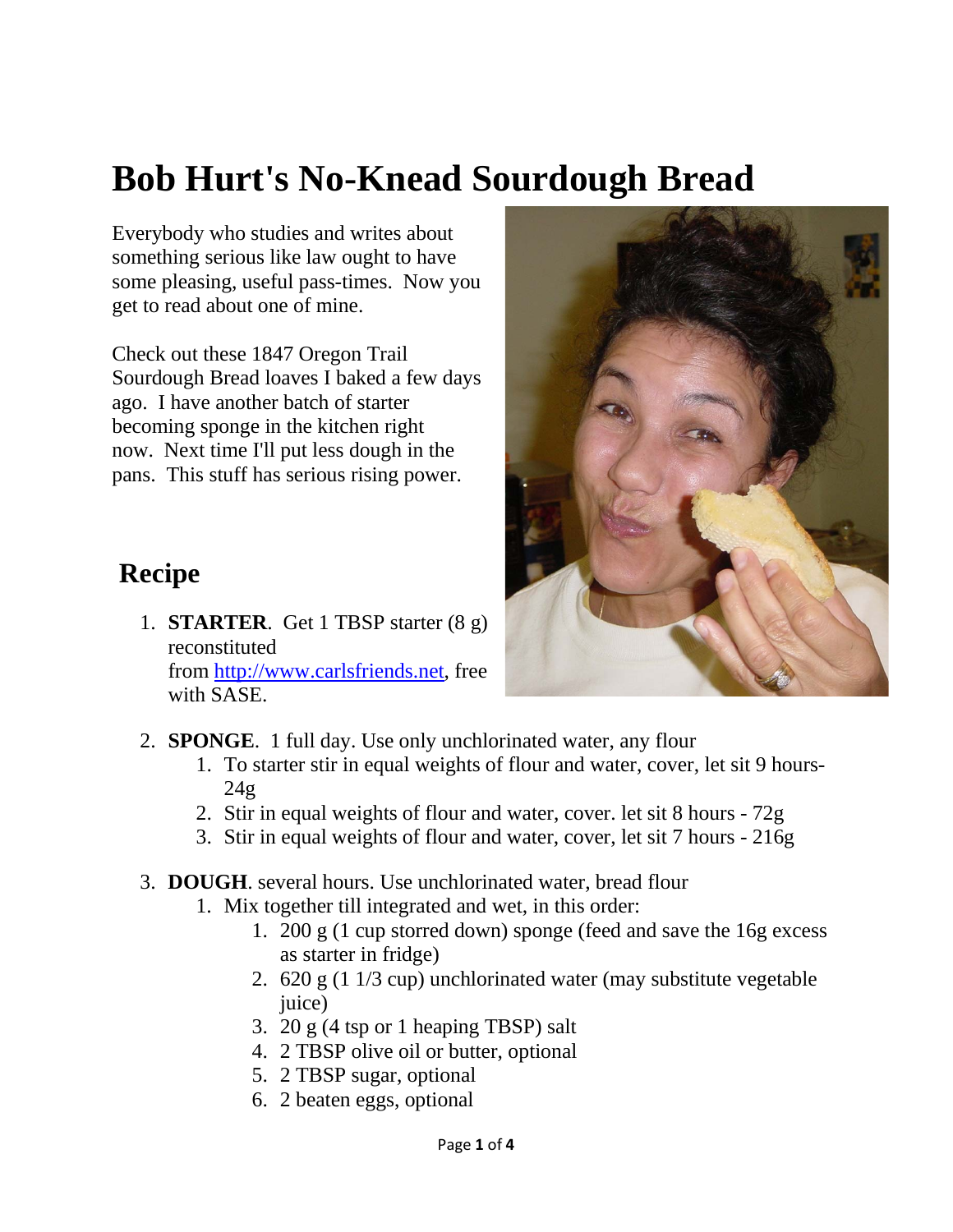- 7. up to 1/2 cup seeds of choice (sunflower, carrawar, etc), optional
- 8. Make to mix thoroughly all the above before adding flour
- 9. 1 kg (8 cups) bread flour (substitute up to 500g whole wheat, barley, rye, oat, spelt)
- 2. Let sit, covered, 45 minutes, then stretch and fold.
- 3. Repeat the above step twice more
- 4. Form into loaves and cover with lightweight wet towel or plastic wrap or large bowl. If you use bread pans, grease the pan bottoms and sides first.
- 5. Let sit to "rise" for 2 to 5 hours, depending on temperature, till about double in size.
- 4. **BAKE**. Temperature and time depend on size of loaves.
	- 1. Uncover, slice tops to accommodate rising in oven (use razor, very sharp knife, or scissors)
	- 2. If baking open loaves, boules, baguettes, rolls, I sprinkle cornmeal on the baking surface (stone or cookie sheet)
	- 3. Put in cold oven, turn on heat to 375F, bake 1 hour or till internal temp = 195F
	- 4. Immediately remove loaves from pans and set on a rack atop the warm pans.

## **Sourdough Notes**

- 1. Chlorinated water kills the bacteria in the starter/dough, so don't use reverseosmosis, bottled, or distilled water for the starter and dough.
- 2. Making and using the sponge allows the starter to mature into a robust yeast/bacteria colony and makes better bread.
- 3. 1 cup of bread flour weighs about 127g; 1 cup water weighs 454g; 1 tsp salt weighs 4 to 5g.
- 4. To stretch and fold, dust top with flour, stretch dough gently , poke the surface all over with fingertips, then fold in thirds till it becomes a blob again.
- 5. I like my dough sloppy wet IF I incorporated any flour other than bread flour to allow the flours to absorb more water. Sometimes, I boil some of the water and mix in the rye/whole wheat into it and let it cool overnight to allow chemical action and full absorption of the water.
- 6. When making rolls or baguettes that have small bulk, I preheat the temperature correspondingly high. This shortens making time, and it requires raising the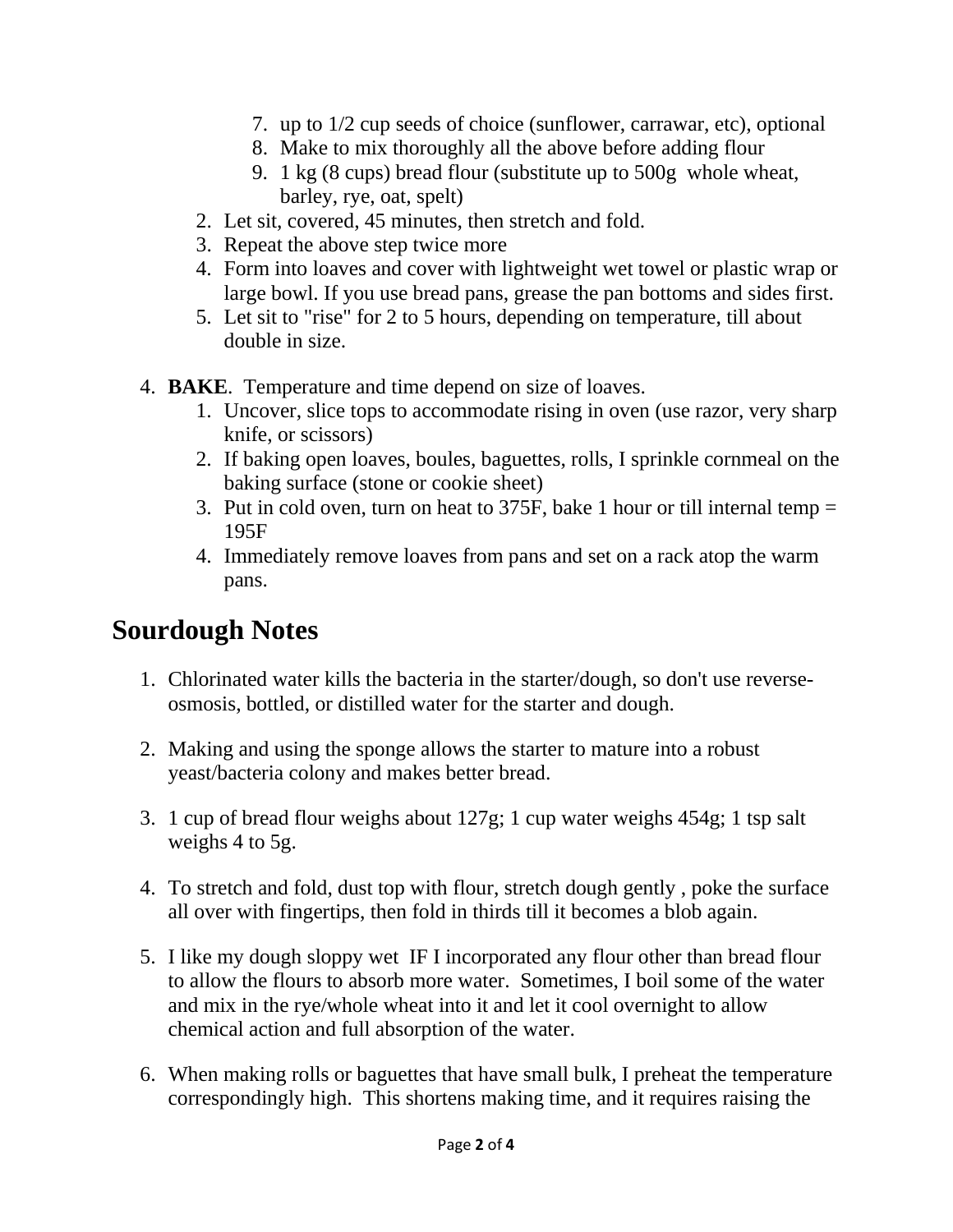baking humidity to keep the crust from making oven spring (rise) difficult. Baguettes 425 to 450 for 30 minutes, rolls 450 to 500 for 15 to 20 minutes. Put pan of boiling water on lower rack and spritz oven inside sides and bottom every 3 minutes for the first 9 minutes to elevate the humidity. This also creates a nicer crust.

- 7. I sometimes paint the loaves with a milk and beaten egg wash, or just milk, before baking or after 15 minutes of baking. This makes a glossy crust. I do it before baking and sprinkle with sesame or other seeds. The wash makes the seeds stick.
- 8. I sometimes pour 2 to 4 tablespoons of melted butter in the groove made by slicing the dough top, or paint the tops of rolls with melted butter.
- 9. By adding more sugar and flavoring (vanilla, cinnamon, etc), eggs, butter, and candied or dried fruit to the dough, one can make dessert bread like panettone or cinnamon rolls.
- 10.All sourdoughs contain (by definition) both bacteria and yeast. The yeast feeds on the dough to produce CO2gas and alcohol. The bacteria produce acetic acid (the sour taste) and a little gas. Different kinds of yeast and bacteria live in different areas of the world. Each has its unique properties of byproduct production. For example, 1847 oregon trail sourdough contains fast-acting yeast at room temperature, and slow acting bacteria, so you will not get a sour taste from it. But San Francisco sourdough has the opposite, and if you let it rise overnight at 50F (in an ice chest above but not on the ice), you will get tart loaves from it. The coolness retards the yeast so the dough does not lose its rising power overnight.
- 11.You can make your own starter by mixing sterile flour (microwave it for a minute or two) and unchlorinated water together to make a watery goo, then let it sit a few days. If it rots, toss it and start over, if it just gets sourish and does not smell rotten, you have your own starter. Pioneers made the starter for the above bread in 1847 while traveling on the Oregon Trail. People keep it alive by feeding it a starch like flour or potato or taro root every6 or 8 hours, or once a week if refrigerated. See a discussion of starter I made in Hilo Hawaii at [http://bobhurt.blogspot.com/2011/04/jugitos-haole-hala-kahiki-kalo](http://bobhurt.blogspot.com/2011/04/jugitos-haole-hala-kahiki-kalo-hawaii.html)[hawaii.html](http://bobhurt.blogspot.com/2011/04/jugitos-haole-hala-kahiki-kalo-hawaii.html)

### *Haole Hawaii Sourdough Bread with Poppy Seed Crust*